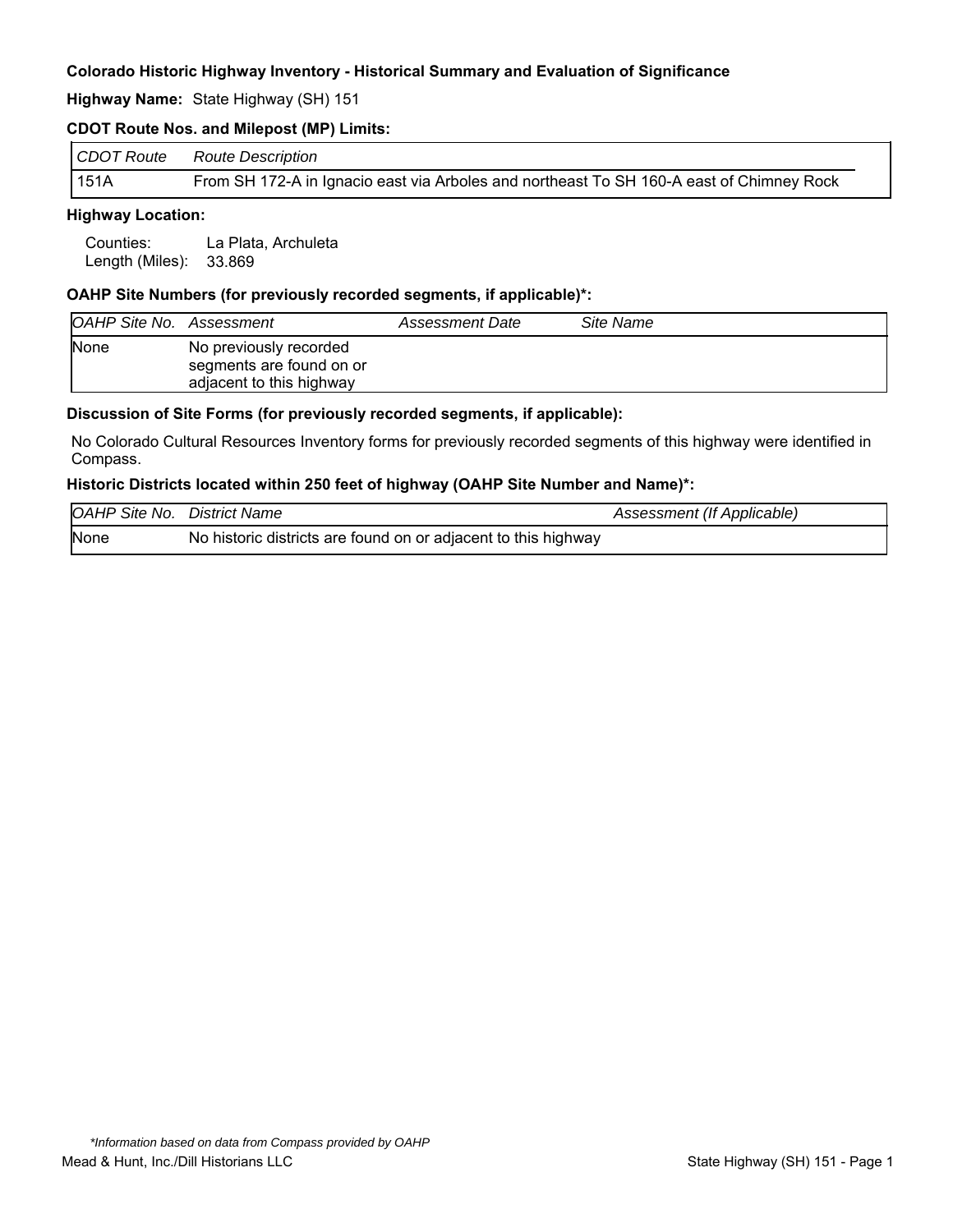### **Highway Name:** State Highway (SH) 151

### **Historical Data:**

SH 151 is approximately 43 miles long and extends from U.S. Highway (US) 160 in Archuleta County to SH 172 in the town of Ignacio in La Plata County. Southwestern Colorado is a generally mountainous region that owes much of its history to mining. The earliest transportation corridors in southwest Colorado were wagon roads that often followed trails established by Native Americans, explorers, fur trappers, and traders. Research did not indicate this highway was associated with an early trail or important wagon road. Later, the Colorado Gold Rush of 1859 brought an influx of people to Colorado's southwestern region in search of fortune and led to the establishment of mining camps and a local agricultural pursuits through the area to supply activities at the mines and those working in the mines. Most mining areas are located to the north of SH 151 where early roads in the region were often built to serve and connect mining camps with nearby mining districts and communities for the movement of people and the transfer of commercial and agricultural goods (Ubbelohde et al 2006; 175-177; Wyckoff 1999; 53, Colorado State Planning Commission 1941; 423-425).

The southern border of Colorado surrounding SH 151 is characterized by arid sage- and grass-covered hills used for grazing livestock. The area also features mesas, canyons, and foothills. The Ute Mountain Reservation and Southern Ute Reservation are also located in this area. These reservations are comprised of approximately 16,000 acres of farmland and grazing land. Ignacio is located at the western terminus of SH 151 and was historically a center for trade for the surrounding farming community. The Good Roads Movement and founding of the Colorado Highway Department in the first decades of the twentieth century led to the establishment of a highway network throughout the region and state (Carter and Mehls 1984: 138-141; (Colorado State Planning Commission 1941; 358-361). Historic state highway maps indicate SH 151 was established by 1926 and extended south from US 160 to Arboles and then south to the New Mexico border. According to Salek, the highway ended at Arboles by 1954, sharing its southern terminus with SH 172 at the time. Around 1972 SH 151 was extended to Ignacio instead of ending at Arboles.

State highways, farm-to-market roads, and small local connector roads served to link major regional transportation corridors and facilitate the transfer of goods as well as travel within the region. SH 151 functioned as one component of the overall regional transportation network to provide connections to other roads and common local destinations. Research, literature review, and historic mapping does not indicate that this highway provided direct access to destinations related to important historic themes.

(Unless otherwise indicated, sources used in the preparation of this section included state highway maps, the Highways of Colorado by Matthew Salek, Highways to the Sky: A Context and History of Colorado's Highway System, Colorado State Roads and Highways, National Register of Historic Places Multiple Property Submission, plans in the Online Transportation Information System (OTIS), and site forms for previously surveyed resources in Compass when available.)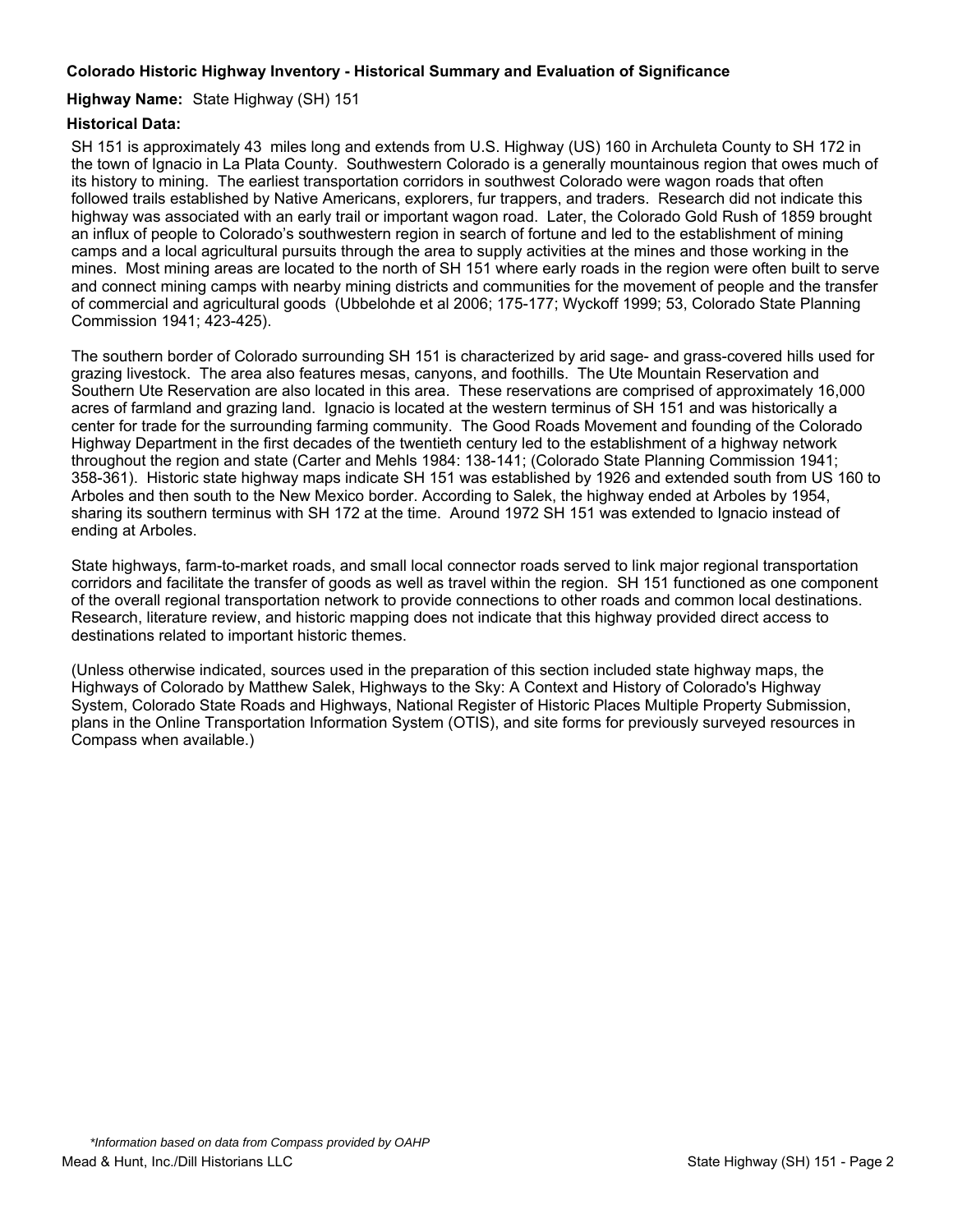**Highway Name:** State Highway (SH) 151

# **Not Significant - No historical significance identified**

**Significant - Historical significance identified (see details below)** 

# **Property Type and Areas of Significance:**

A detailed explanation why this highway possesses historical significance is provided in the Significance Statement below.

# **Cultural:**

Criterion A specific requirements

- $\Box$  Early and/or prominent project of the Colorado Highway Department (Transportation)
- $\Box$  Association with a significant event (If applicable, the Area of Significance is indicated in the statement of significance below)
- □ Association with federal work relief programs (Politics/Government)

# Criterion C specific requirements

 $\Box$  Representative example (Transportation)

# **Engineering:**

### Subtypes

Farm-to-Market Road

 $\Box$  Limited Access, Multiple-Lane, Divided Highway/Freeway

 $\Box$  Highway Bypass

Criterion A specific requirements

 $\Box$  Early and/or prominent project of the Colorado Highway Department (Transportation)

 $\Box$  Association with a significant event (If applicable, the Area of Significance is indicated in the statement of significance below)

 $\Box$  Association with federal work relief programs (Politics/Government)

Criterion C specific requirements

 $\Box$  Representative example (Transportation)

 $\Box$  Engineering achievement (Engineering)

# **Aesthetic:**

Criterion A specific requirements

- $\Box$  Early and/or prominent project of the Colorado Highway Department (Transportation)
- $\Box$  Association with a significant event (If applicable, the Area of Significance is indicated in the statement of significance below)
- $\Box$  Association with federal work relief programs (Politics/Government)

#### Criterion C specific requirements

- $\Box$  Representative example (Transportation)
- $\square$  Engineering achievement (Engineering)
- $\square$  Landscape architecture (Landscape Architecture)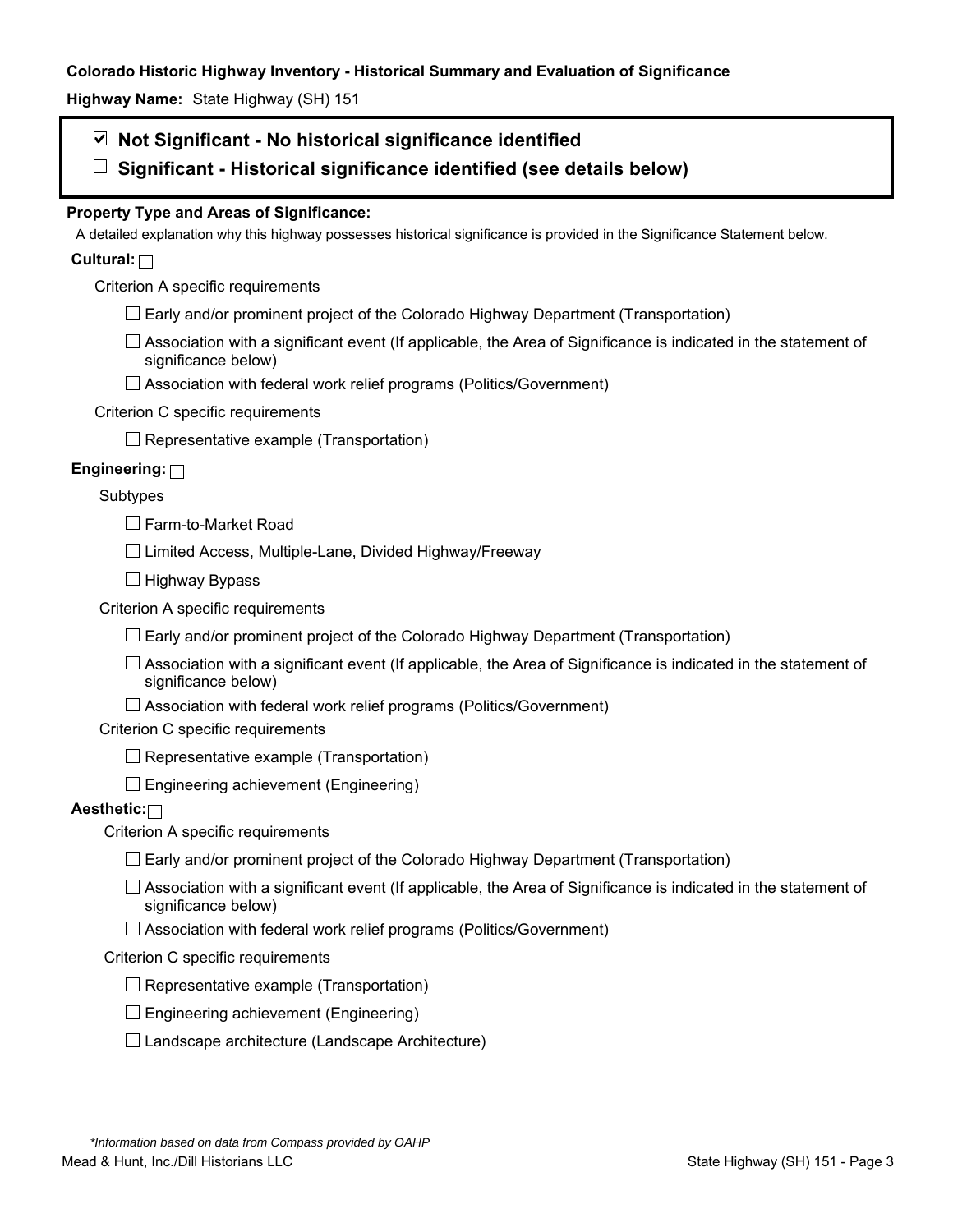**Highway Name:** State Highway (SH) 151

### **Historic periods of highway construction:**

 $\Box$  Pre-territorial (pre-1861)

 $\Box$  Territorial and pre-automobile state roads (1861-1890)

 $\Box$  Automobile age (1890-1930)

 $\Box$  Depression and World War II (1930-1945)

 $\Box$  Postwar Interstate Era (1945-1973)

 $\Box$  Completion and Augmentation of Interstate System (1973-2000)

#### **Level of Significance:**

 $\Box$  Local

 $\Box$  State

 $\square$  National

#### **Significance Statement:**

SH 151 is classified as an Engineered Route under the classification system in the MPS.

#### *Criterion A*

SH 151 was established in the mid-1920s, after the early formative years of the Colorado Highway Department (CHD) and does not represent an early or prominent project completed by the CHD that possesses significance. Research did not indicate the road was built or improved as part of a Depression-era federal relief program. Although SH 151 passes through grazing land used for livestock raising no evidence suggests that it served as an important farm-to-market road or was pivotal in the transfer of agricultural goods or livestock within the region. As such, this road does not possess significance under Criterion A.

#### *Criterion B*

Research did not reveal this highway to be directly associated with the events or work of a person important in history, nor does research indicate the highway represents the efforts of a specific individual to secure construction of this highway for the economic development of a community or area of the state. Therefore, this highway does not possess significance under Criterion B.

#### *Criterion C*

Research and literature review yielded no evidence to indicate the use of innovative or important engineering design or construction techniques that serve to distinguish this highway from other roads within the mountainous southwest region and it does not appear to exhibit important engineering innovations or important later modifications. The highway's design and construction appear to fall within the established standard practices of state highway design and construction of the time and the highway does not possess significance under Criterion C.

#### *Criterion D*

For a property to possess significance for information potential, the information yielded by the property must answer specific important research questions that cannot be otherwise answered. The technology of highway construction is well understood and documented. As such, this highway is unlikely to yield important information that cannot be discerned from archived plans and other records. Therefore, this highway does not possess significance under Criterion D.